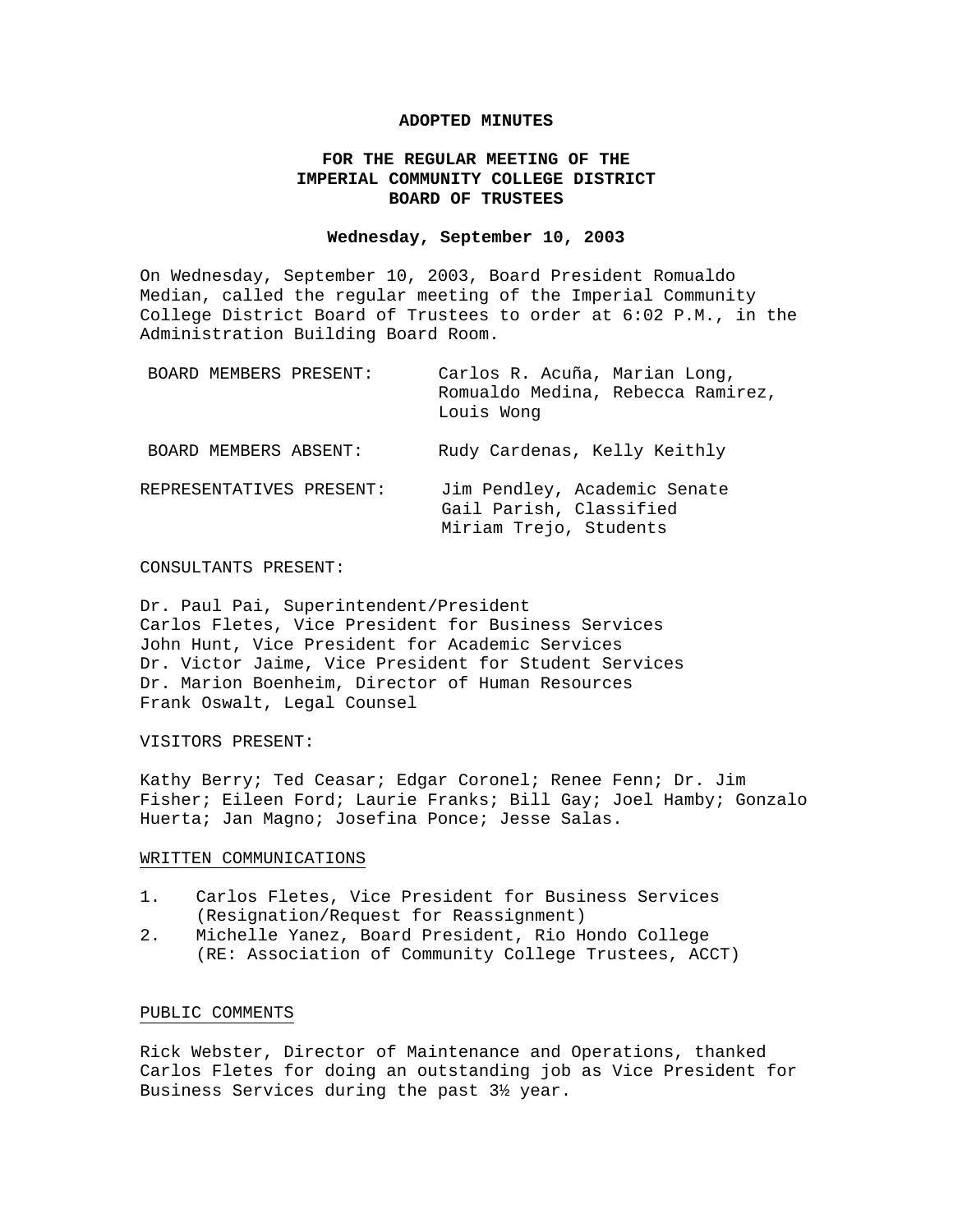Laurie Franks, Director of Purchasing and Warehouse, also made positive comments for the job that Carlos Fletes had performed.

Joel Hamby's statements continue to express concern over the District providing medical benefits to domestic partners.

Calexico Unified School District Superintendent, Dr. David Alvarez. stated that he wanted to reciprocate Dr. Pai's visit of his Board. Calexico Unified School District shares our vision to provide the best possible services and wants to partner with IVC in any way possible.

Renee Fenn, Dean of Instruction for Extended Campus, thanked Dr. Alvarez for use of classrooms, and for interacting and collaborating with IVC.

## SDICCCA ALLIANCE MEETING

Marian Long and Dr. Pai attended SDICCCA Alliance meeting on Monday, May 8. Mrs. Long presented the following information:

- The search for a new Chancellor for the California Community Colleges is underway, and selection should be announced in November. It is important to find someone who can influence the Legislature.
- The intent of AB 1417 (Pachecho) Property Tax Fairness, is to fund property tax backfills, along with a requirement that the Board of Governors report to the Legislature by May 15, 2004, on changes to the community college funding formula to provide "comparable funding" per student.
	- CCLC opposes Proposition 54.
	- AB 1207 (Corbett) STRS Golden Handshake, makes available to schools and community college districts, early retirement incentives options to offer employees who are STRS members.
	- AB 40 would equalize funding for all community colleges.

# ASSOCIATED STUDENT GOVERNMENT UPDATE

ASG President, Miriam Trejo, reported on the following ASG activities:

- The information booth provided for students at the beginning of the semester was well received.
- Senator elections were held on September 8-9.
- Swearing in of the newly elected Senators will take place at the ASG meeting on September 15.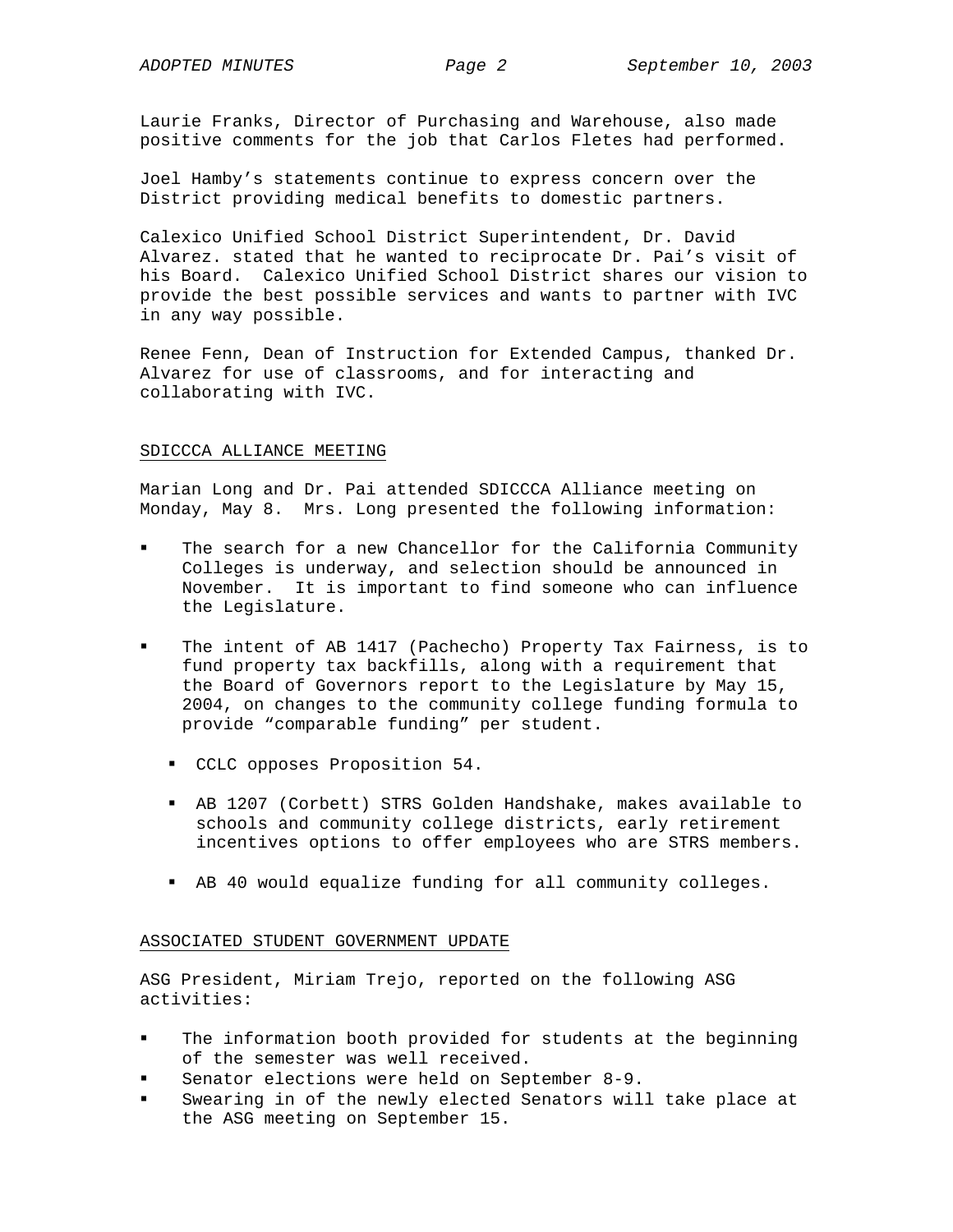- Hispanic Heritage Week takes place during September 15 to 19.
- The office in the College Center is being remodeled with new furniture.

## ACADEMIC SENATE UPDATE

Academic Senate President, Jim Pendley, reported the following:

- To help communications between the students and adjunct faculty members, the Senate is investigating the possibility of providing e-mail accounts and voice mail for per-session instructors.
- The new members of the Equivalency Committee are Larry Welch, Christa Byrd, Janeen Kalin, and alternate, Alex Voldman.
- Election for Senate President will take place at the end of October.
- The process of reviewing the Policies and Procedures is going well.

## PRESIDENT'S UPDATE

Dr. Pai reported the following:

- The CCLC Annual Convention will take place on November 20-22, at the Oakland Marriott and Convention Center. The SDICCCA Caucus will be gathering during this time.
- Jesse Salas was introduced as Interim Vice President for Business Services.
	- 8,800 students applied to attend UCSD, 5,053 were admitted and 1,500 actually entered. From IVC 16 applied to attend UCSD, 12 were admitted and 7 actually entered.
	- There will be 17 Community Focus Group meetings, which have been organized by the 14 member Visioning Steering Committee. The first Focus Groups will meet in Niland on September 23, in Calipatria on September 24, and Westmorland on September 25.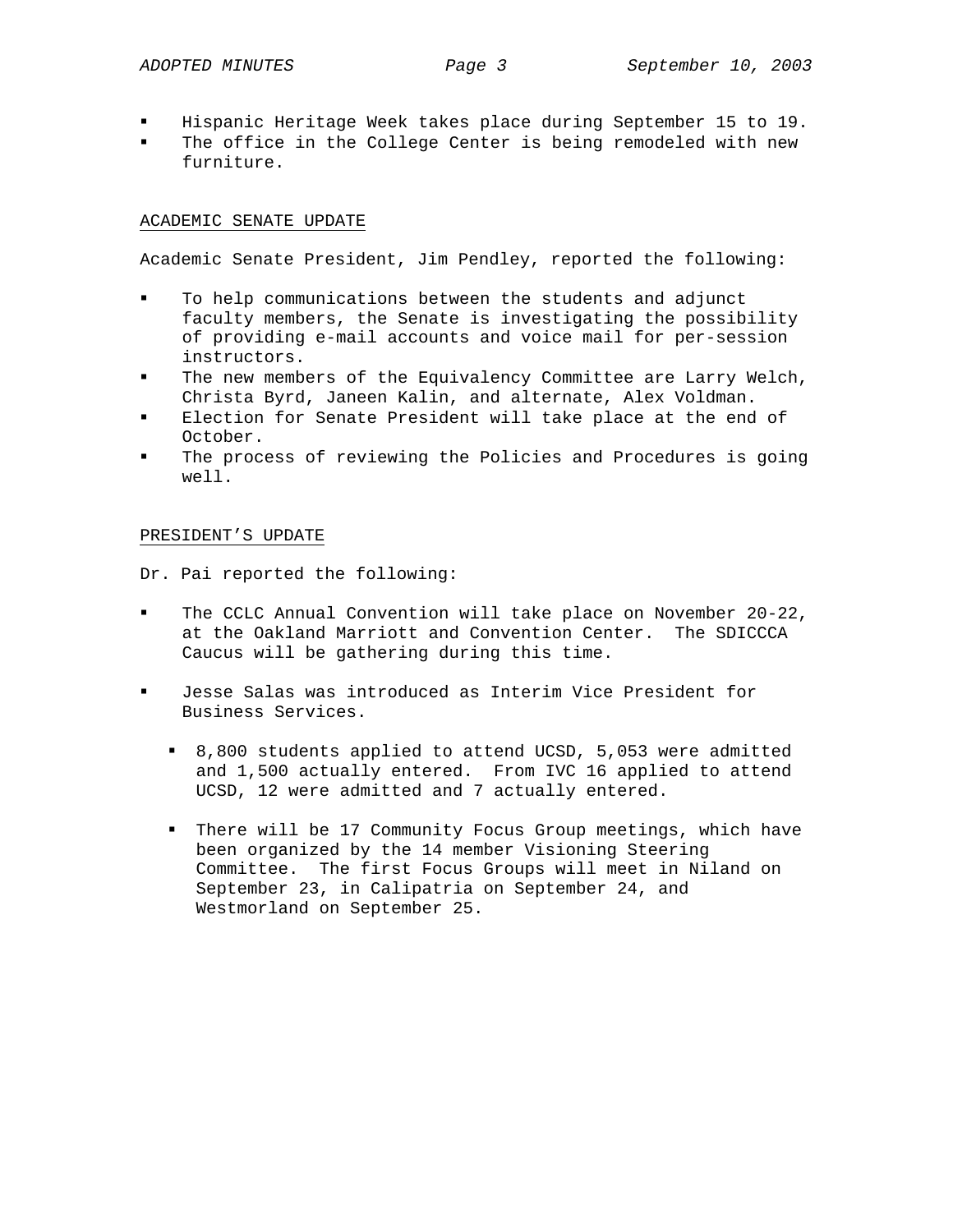#### BUDGET UPDATE

Carlos Fletes shared information relating to the 2003-2004 budget as follows:

- The budget adoption deadline has been extended to October 15, 2003.
- No growth or COLA will be included in the budget.
- There is additional anticipated reduction in the 2003-2004 budget of \$26,744, due to the concurrent enrollment issue.
- There is a possibility of mid-year cuts. The practice of a conservative approach will continue.
	- The State Department of Finance is overestimating property taxes by approximately \$500,000, which has an immediate impact in the State Apportionment.
	- Major changes included in the budget are (1) Health Insurance increase of 14% or \$420,000; (2) PERS increase of 7.659% or \$406,733; Retirement Incentives of \$104,065; Lease Revenue Bond Annual Payment of \$300,000.
	- " The Reserves will go back to 6%.

There will be a cautious approach to this budget year and in the future.

## CHANGE BOARD MEETING DAY AND TIME

This issue will be discussed when Mr. Keithly is present.

## ACCT/RESPONSE TO INVITATION TO JOIN

The Board discussed paying the \$1,894 membership fee for Association of Community College Trustees. The consensus was not to join at this time.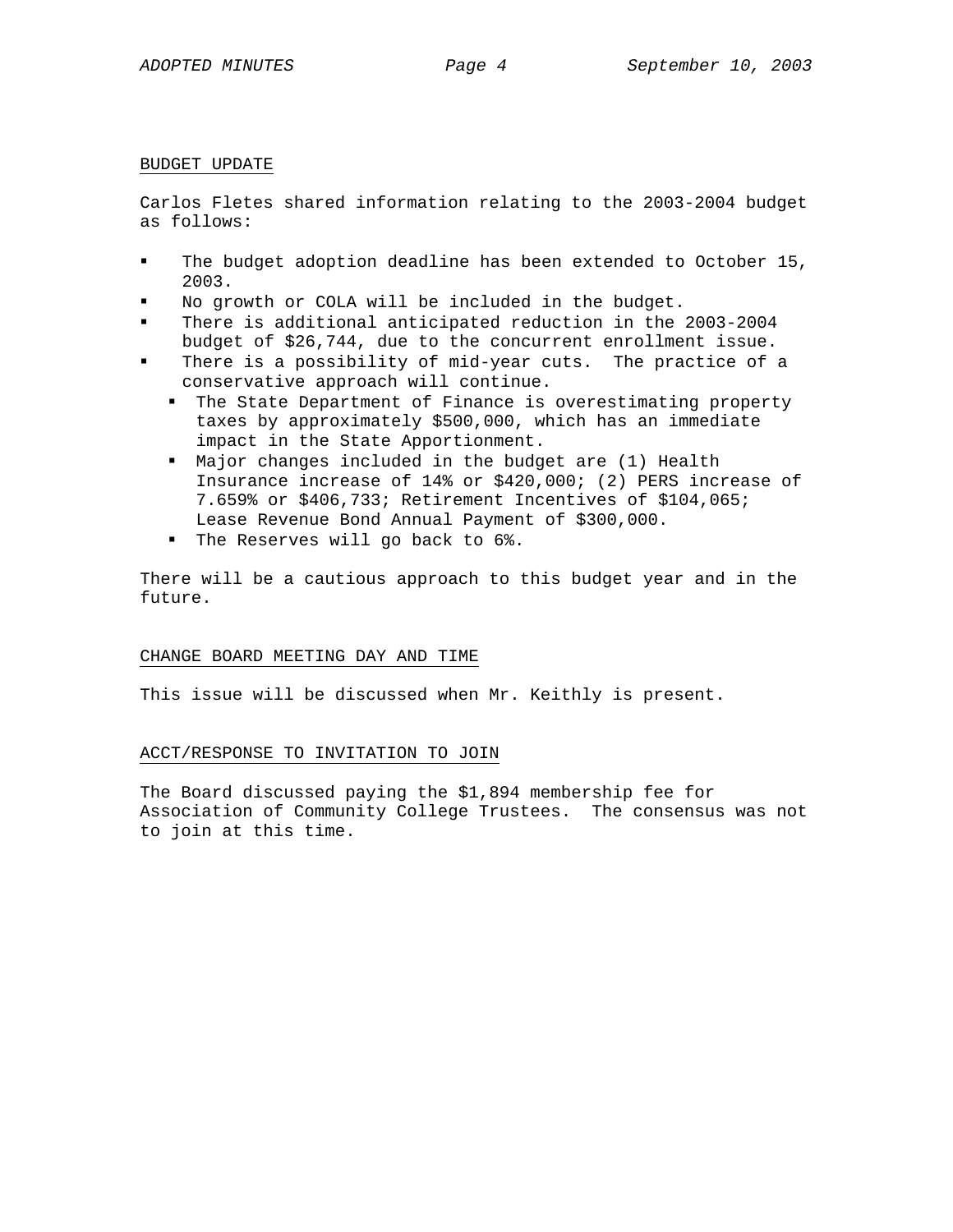M/S/C Ramirez/Acuña to approve the Minutes for August 13, 2003

M/S/C Ramirez/Acuña Resolution No. 12779: **PURCHASE ORDERS**

BE IT RESOLVED that the issuance of current year Purchase Order Nos. 0400171 through 0400392, 4504002 through 4504003, and 4004009 through 4004011, inclusive are approved.

BE IT FURTHER RESOLVED that the issuance of Dummy Purchase Order Nos. 0400156 through 0400299

M/S/C Ramirez/Acuña Resolution No. 12780: **PAYROLL WARRANT ORDERS**

BE IT RESOLVED that Payroll Warrant Order No. 3 in the amount of \$78,106.24 and Warrant Order No. 4 in the amount of \$1,263,361.94 be ratified.

M/S/C Ramirez/Acuña Resolution No. 12781: **COMMERCIAL WARRANT ORDERS**

BE IT RESOLVED that Commercial Warrant Orders on the General Fund be ratified as follows:

> 5 in the amount of \$262,507.13 6 in the amount of \$185,076.78 7 in the amount of \$240,200.49 8 in the amount of \$ 81,549.36

M/S/C Ramirez/Wong Resolution No. 12782: **VISION DRIVEN STRATEGIC PLANNING CONSULTANT** 

BE IT RESOLVED that the firm of Caldwell Flores Winters, Inc., be employed to assist the District in its Vision Driven Strategic Planning process.

BE IT FURTHER RESOLVED that the Superintendent/President be authorized to sign all necessary contracts on behalf of the district.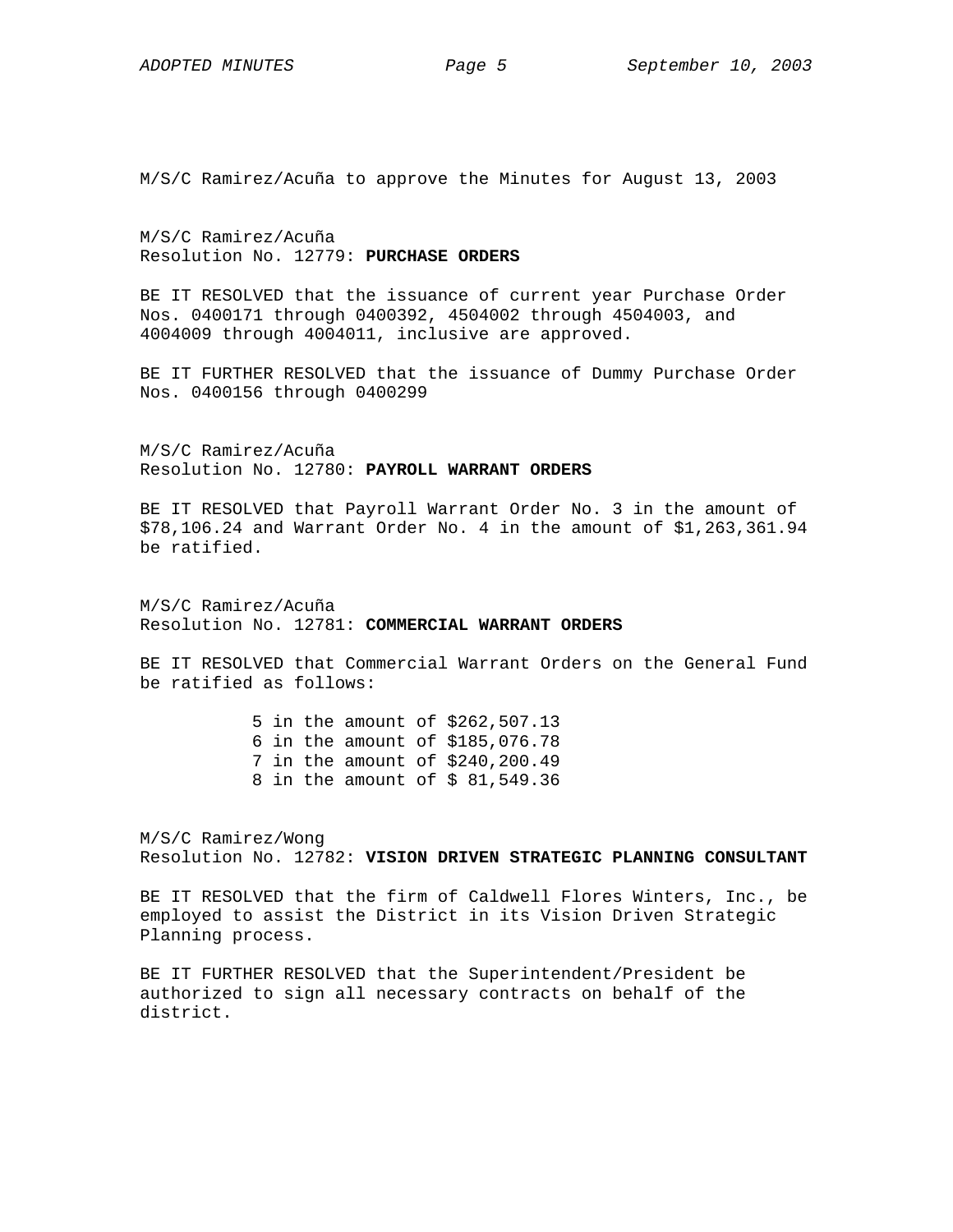M/S/C Ramirez/Acuña Resolution No. 12783: **CONTRACT FOR MANDATED COST CLAIM SERVICES** 

BE IT RESOLVED that the District enter into a contract with Centration, Inc. to prepare all mandated cost claims, including all unfiled and amendable claims, which must be filed within the 2003-2004 fiscal year and by June 30, 2003 to be reimbursed.

BE IT FURTHER RESOLVED that the term of the contract will be July 1, 2003 through June 30, 2004, and the annual fee will be \$8,500, plus expenses. Said fees and expenses are reimbursable by the State.

BE IT FURTHER RESOLVED that the Superintendent/President and/or the Vice President for Business Services be authorized to sign the contract on behalf of the District.

> **Fiscal Impact Statement: Total cost of \$8,500 plus expenses are fully reimbursable by the state under the Mandated Cost Reimbursement Program. No financial impact on the District's general fund.**

M/S/C Ramirez/Acuña Resolution No. 12784: **IVC GRANTS BANK ACCOUNT**

WHEREAS, Imperial Valley College wishes to offer students the option of receiving grant disbursements via direct deposit; and

WHEREAS, such services are available through Wells Fargo Bank.

NOW, THEREFORE, BE IT RESOLVED that the Board authorizes the Superintendent/President and/or the Vice President for Business Services to sign all necessary documents required to open a bank account at Wells Fargo Bank to be entitled the IVC Grants Account.

BE IT FURTHER RESOLVED that the authorized signers for the IVC Grants Account are the Superintendent/President, the Vice President for Business Services, the Vice President for Student Services, and the Director of Fiscal Services.

BE IT FURTHER RESOLVED that Wells Fargo Bank be authorized to accept a facsimile signature of two of the authorized signers on all checks, drafts or other orders for the payment of money drawn on the IVC Grants account.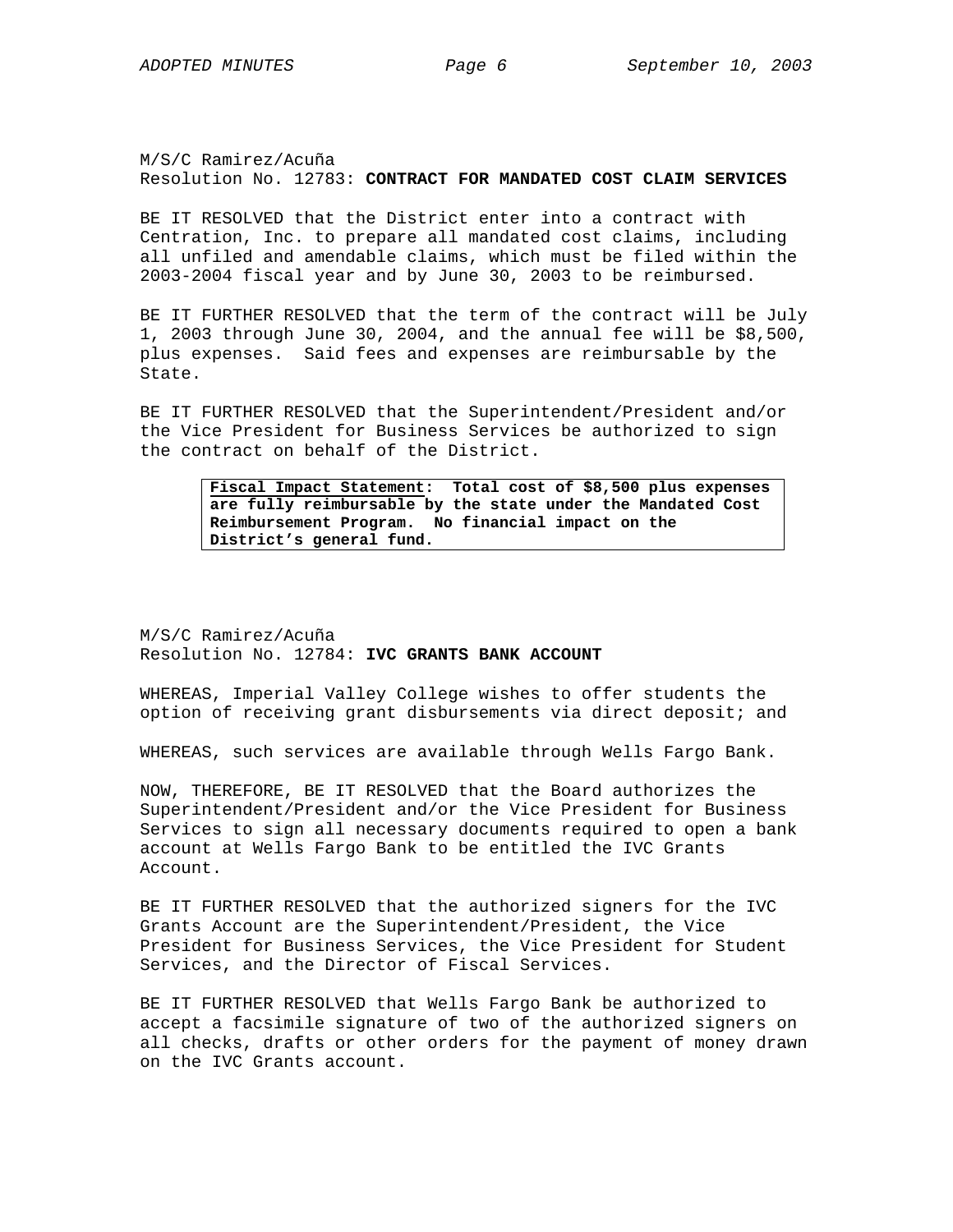NO ACTION TAKEN Resolution No. 12785: **REVISION TO STANDING COMMITTEES-- ENVIRONMENTAL HEALTH AND SAFETY COMMITTEE**

BE IT RESOLVED that the Board approves the following revision to Board Resolution No. 12427 Standing Committees Restructuring, dated May 8, 2002:

CAMPUS OPERATIONS COMMITTEE will be created, which would include the current Building and Grounds Committee, Food Services Committee, Safety and Environmental Health Committee, and a newly formed Bookstore Committee.

BE IT FURTHER RESOLVED that the Board approves the recommendation of Cabinet, College Council and the Campus Operations Committee to establish the **Environmental Health and Safety Committee** as a standing committee, effective immediately.

BE IT FURTHER RESOLVED that the function, activities, and membership of the committee are as follows:

To carry out its mission to foster excellence in education for its students, the District must provide a safe learning and working environment for its students, faculty and staff. The purpose of the Environmental Health and Safety Committee is to create and maintain such an environment. The committee proposes to accomplish this purpose through the following functions and activities:

## Functions

- create and maintain active interest in health and safety and to increase commitment to these issues;
- stimulate an awareness of health and safety issues in an atmosphere of cooperation between campus constituencies and increase motivation and morale;
- identify problems;
- formulate policy and procedures;
- monitor and improve workplace health and safety;
- ensure that District safety programs and procedures are in compliance with state and federal statutes and regulations.

## Activities

- develop and implement programs to protect employees safety and health;
- deal with employee complaints and suggestions concerning health and safety;
- set up and promote programs to improve employee training and education;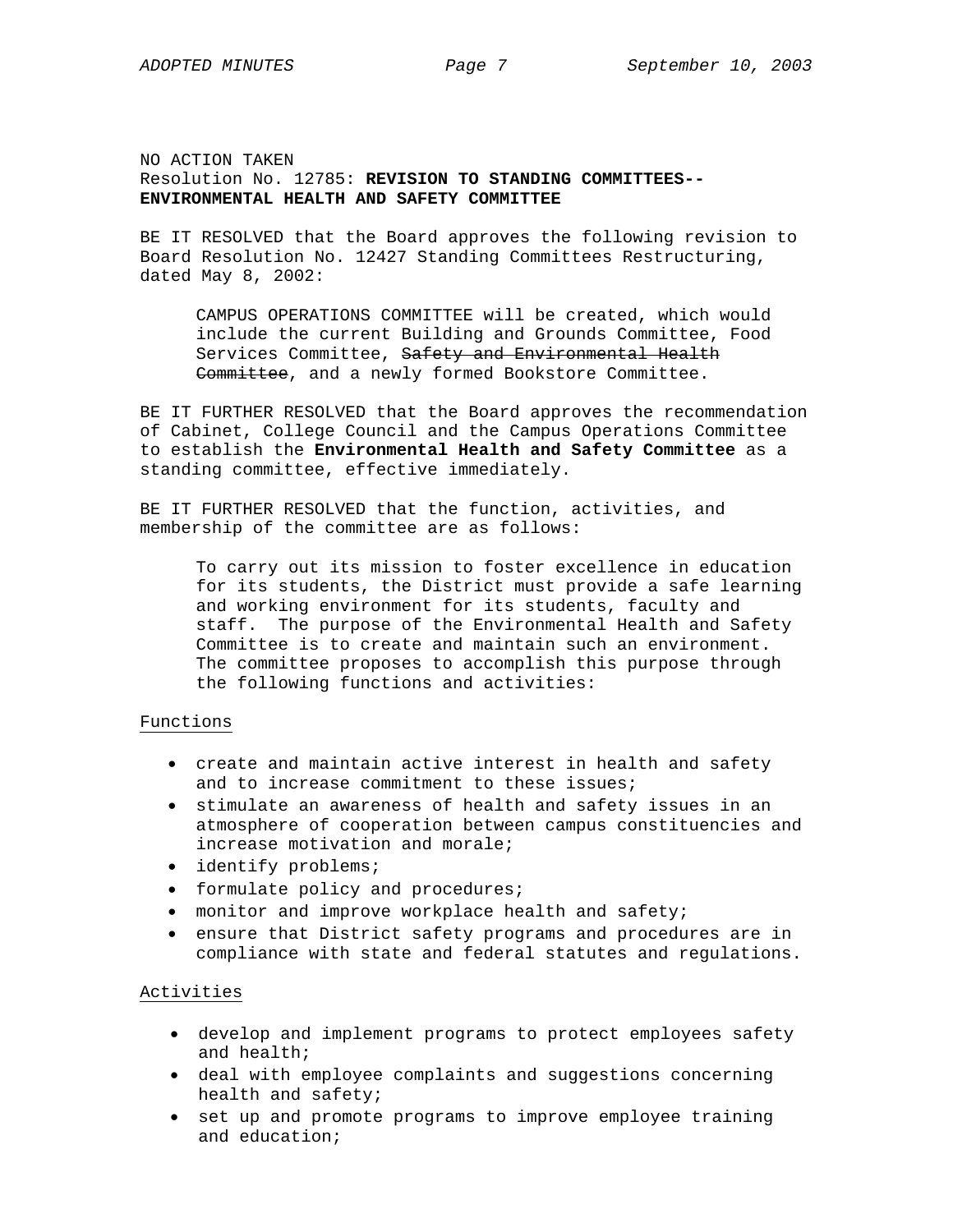- accident investigation and follow up;
- consult with professional and technical experts;
- make recommendations to management for accident prevention and safety program activities;
- monitor effectiveness of programs and procedures;
- periodic surveys and inspections to detect hazards and make recommendations for change;
- review and investigate reports of hazardous conditions and coordinate corrections;
- disseminate information about requirements concerning workplace health, safety, and environmental protection;
- hazard reporting and accident/injury recordkeeping.

The Environmental Health and Safety Committee shall be composed of the District's Safety Administrator, representatives from all major departments/areas, collective bargaining unit representatives, and student representatives. The committee shall meet regularly, not less than quarterly, and report to College Council.

M/S/C Ramirez/Acuña to go into **CLOSED SESSION** 

- 1. CONFERENCE WITH LEGAL COUNSEL: Anticipated Litigation-- Significant exposure to litigation pursuant to subdivision (b) of Section 54956.9: One case
- 2. CONFERENCE WITH DISTRICT NEGOTIATORS
- 3. CONFERENCE WITH REAL PROPERTY NEGOTIATORS PROPERTY: 1681 West Main, El Centro Negotiating Parties: Imperial Community College District and Essex Realty Under negotiation: price, terms of payment, tenant improvements
- 4. CONFERENCE WITH REAL PROPERTY NEGOTIATORS PROPERTY: Fourth Street and Aurora Drive, El Centro Negotiating Parties: Imperial Community College District and Castillo Construction for Preciado Family Trust Under negotiation: price, terms of payment, tenant improvements
- 5. CONFERENCE WITH REAL PROPERTY NEGOTIATORS PROPERTY: Fourth Street and Wake Avenue, El Centro Negotiating Parties: Imperial Community College District and Duflock & Associates Under negotiation: price, terms of payment, tenant improvements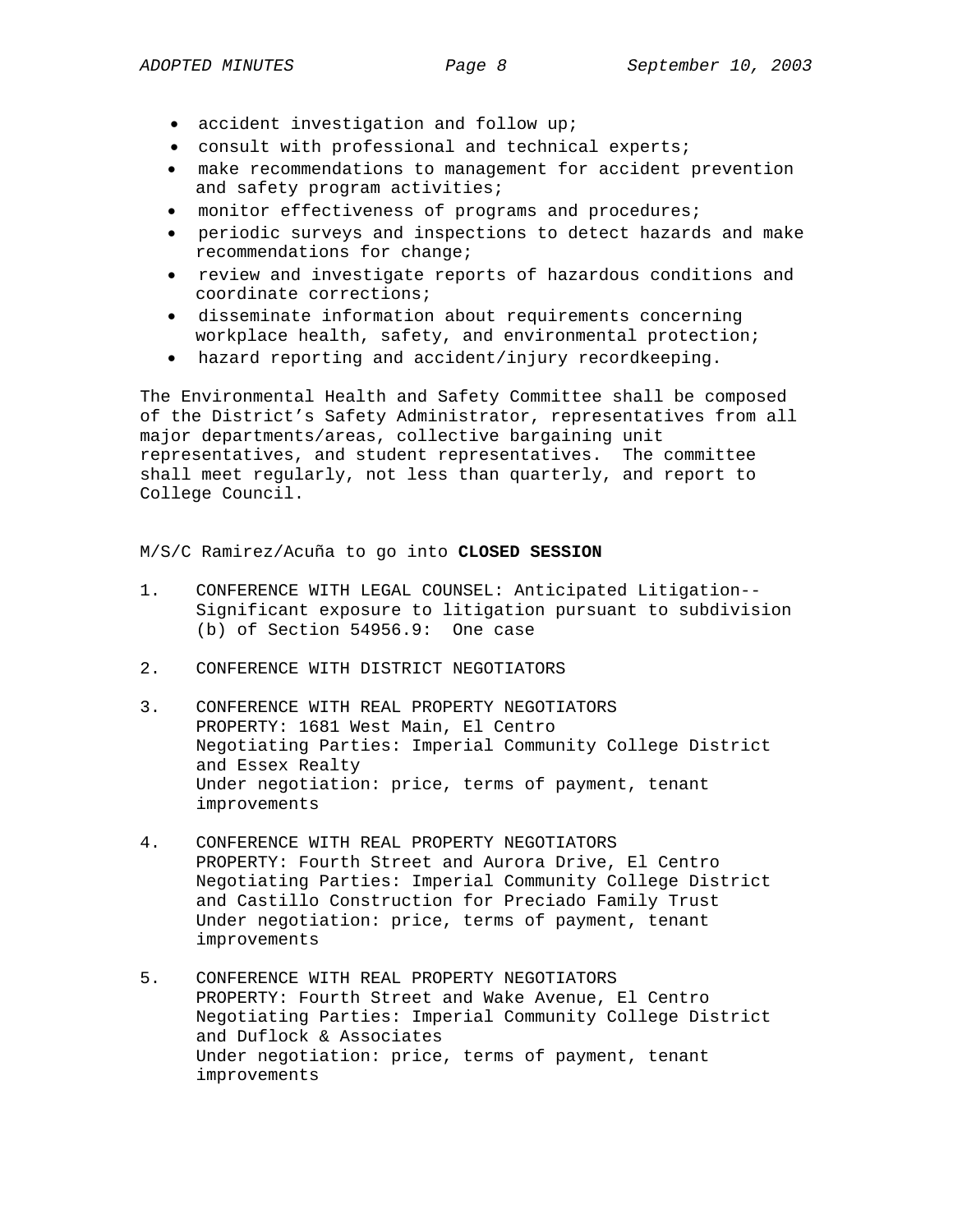M/S/C Acuña/Wong to go back to **OPEN SESSION:** 

Board President Medina announced that in Item 1 direction was given to Legal Counsel; Item 2 direction was given to District Negotiations; and Items 3, 4, and 5 direction was given to Property Negotiators.

# M/S/C Wong/Long Resolution No. 12786: **MEDICAL AND PRESCRIPTION DRUG PLAN**

WHEREAS, the recommended minimum funding level for 2003-04, for the District's self-insured medical and prescription drug plan is an increase of 29.4%; and an increase of 24.7% overall, for all health plans; and

| CERTIFICATED FUNDING LEVELS (for comparison purposes) |             |                         |             |                   |             |
|-------------------------------------------------------|-------------|-------------------------|-------------|-------------------|-------------|
| SELF<br>FUNDED                                        | WITH BLUE   | CROSS AS ADMINISTRATIVE |             | SERVICES PROVIDER |             |
| Plans                                                 | $2002 - 03$ | Keenan                  | Increase    | Keenan            | Increase    |
|                                                       | <b>IVC</b>  | Recommended             | Over        | $M$ i ni mum      | Over        |
|                                                       | Budget      | Increase                | $2002 - 03$ | Recommended       | $2002 - 03$ |
|                                                       |             |                         | <b>IVC</b>  | Increase          | IVC Budget  |
|                                                       |             |                         | Budget      |                   |             |
| Medical/Rx                                            | 649.11      | 872.6                   | 34.43%      | 839.95            | 29.40%      |
| Dental                                                | 80.41       | 82.15                   | 2.16%       | 78.54             | $-2.33%$    |
| Vision                                                | 14.82       | 13.61                   | $-8.16%$    | 13.06             | $-11.87%$   |
| Provident Life                                        | 10.42       | 10.42                   | 0.00%       | 10.42             | $0.00$ $%$  |
| Life Insurance                                        | 2.40        | 2.52                    | 5.00%       | 2.52              | 5.00%       |
| TOTAL                                                 | \$757.16    | \$981.30                | 29.60%      | \$944.49          | 24.74%      |

*All premiums tenthly* 

WHEREAS, a fully insured plan through Blue Cross that will match the District's current plan (with the exception of a increase in the mental health benefit, as mandated by state law), effective October 1, 2003 would be an increase of 17.26% for the medical and prescription plans, and a 14.33% overall increase for all health plans; and

# **BLENDED FULLY INSURED RATE THROUGH BLUE CROSS MATCH CURRENT MEDICAL PLAN, REPLACE ADVANCE PCS W/RX4 RX: 90 Day Mail Order; 34 day OR 100 Units supply, whichever is less, Retail**

| Plans          | $2002 - 03$ | Keenan &                          | Increase             | Keenan &                          | Increase    |
|----------------|-------------|-----------------------------------|----------------------|-----------------------------------|-------------|
|                | <b>IVC</b>  | Blue Cross                        | Over                 | Blue Cross                        | Over        |
|                | Budget      | Recommended                       | $2002 - 03$          | Minimum                           | $2002 - 03$ |
|                |             | Increase on<br>Ancillary<br>Plans | <b>IVC</b><br>Budget | Increase on<br>Ancillary<br>Plans | IVC Budget  |
| Medical/Rx     | 649.11      | 761.12                            | 17.26%               | 761.12                            | 17.26%      |
| Dental         | 80.41       | 82.15                             | 2.16%                | 78.54                             | $-2.33$     |
| Life Insurance | 2.40        | 2.52                              | 5.00%                | 2.52                              | 5.00%       |
| Vision         | 14.82       | 13.61                             | $-8.16%$             | 13.06                             | $-11.88%$   |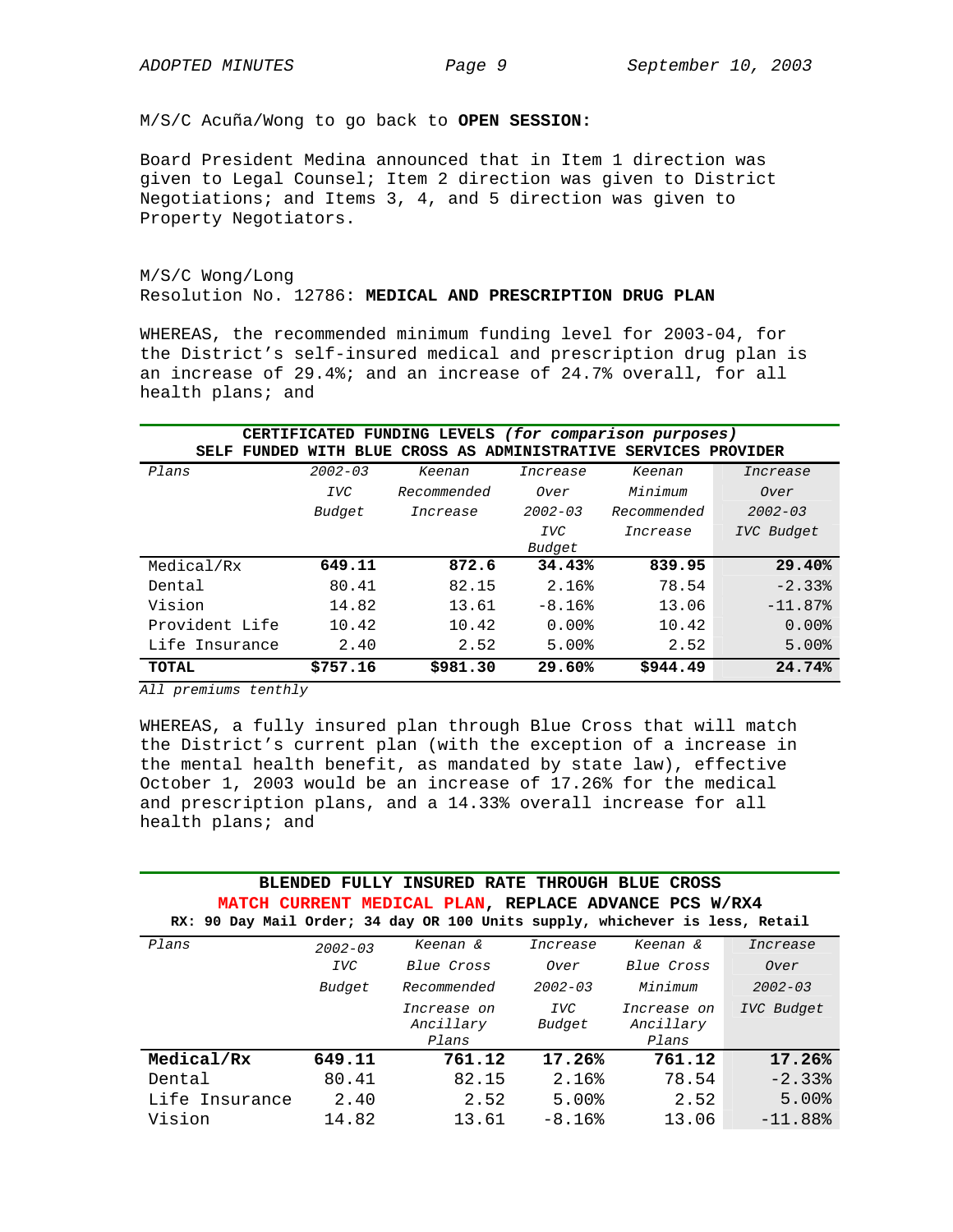| TOTAL                  | 757.16 | 869.82         | 14.88% | 865.66             | 14.33%   |
|------------------------|--------|----------------|--------|--------------------|----------|
| Provident Life         | 10.42  | 10.42          | 0.00%  | 10.42              | $0.00\%$ |
|                        |        |                |        |                    |          |
| <i>ADOPTED MINUTES</i> |        | <i>Page 10</i> |        | September 10, 2003 |          |

WHEREAS, the Insurance Committee has recommended approval of the change to the fully insured Blue Cross plan, effective October 1, 2003.

NOW THEREFORE, BE IT RESOLVED that the Superintendent/President and/or the Vice President for Business Services be authorized to sign all the necessary documents to effectuate the change on behalf of the District.

**Fiscal Impact Statement: Total increased annual cost of \$417,775 (based on 385 covered employees and retirees) to be paid from the General Fund.** 

M/S/C Ramirez/Wong Resolution No. 12787: **RESIGNATION OF ADMINISTRATIVE PERSONNEL** 

BE IT RESOLVED that the Board accepts, with sincere regret, the resignation of Carlos Fletes, Vice President for Business Services, effective September 12, 2003.

BE IT FURTHER RESOLVED that the Board approves his request to be re-assigned to the position of Director of Fiscal Services, effective September 15, 2003.

BE IT FURTHER RESOLVED that sincere appreciation be expressed for his three and one-half years of service to the District as Vice President for Business Services.

M/S/C Wong/Long Resolution No. 12788: **REPLACEMENT OF ADMINISTRATIVE POSITION** 

BE IT RESOLVED that the Board approves the Superintendent/ President's request to replace the administrative vacancy of the Vice President for Business Services.

BE IT FURTHER RESOLVED that the Board approves changing the title of Vice President for Business Services to Dean/Director of Business Services in order to recruit the widest continuum of candidates and to allow the Superintendent/President flexibility in salary placement.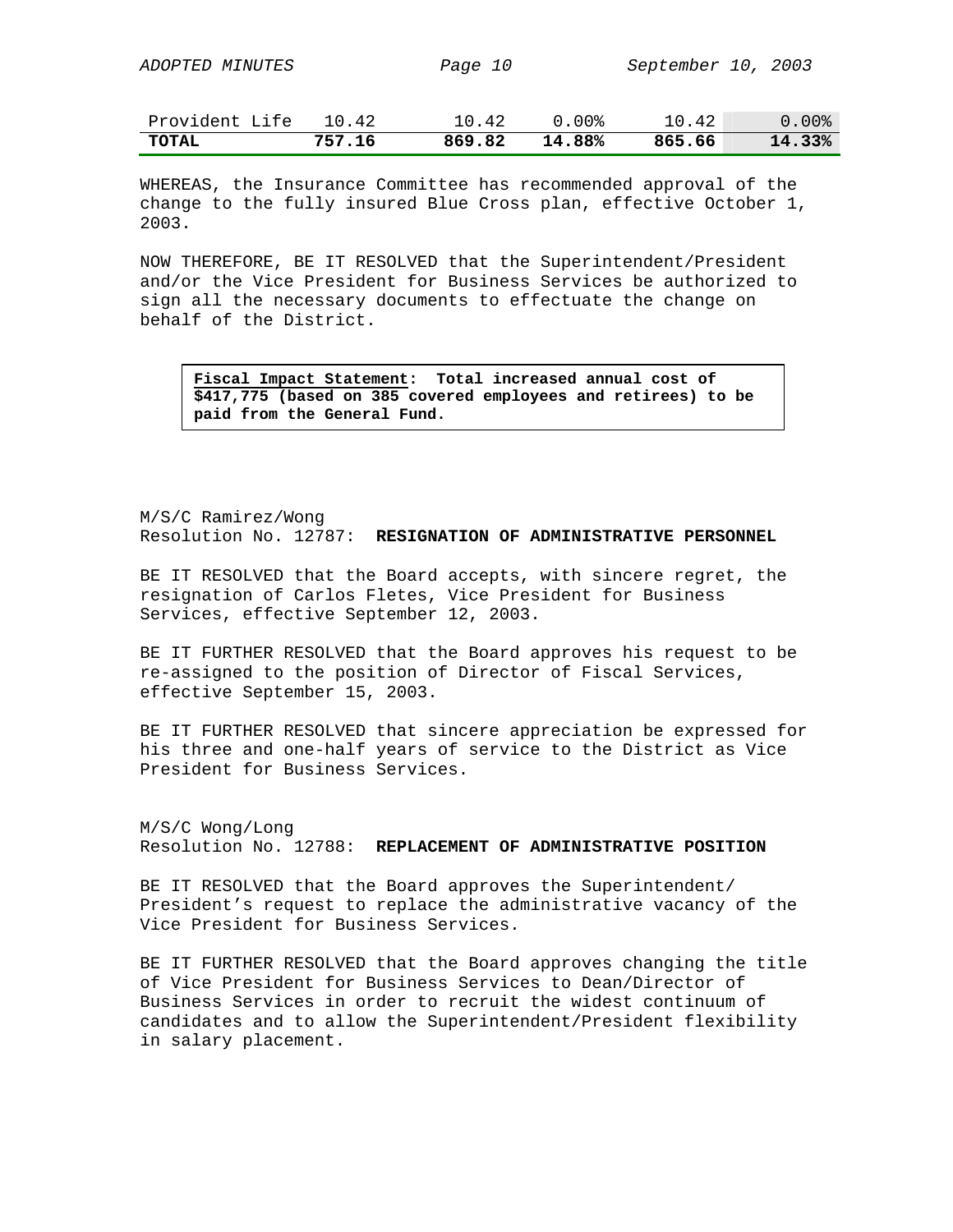## M/S/C Wong/Long Resolution No. 12789: **INTERIM VICE PRESIDENT FOR BUSINESS SERVICES/CONSULTANT**

BE IT RESOLVED that the Board approves entering into a contract with Community College Search Services, for the purpose of furnishing a consultant to serve as the Interim Vice President for Business Services effective September 15, 2003 through June 30, 2004, or until the position is filled; and

BE IT FURTHER RESOLVED that the Superintendent/President is authorized to negotiate the terms of the contract.

M/S/C Wong/Long Resolution No. 12790: **TEMPORARY EMPLOYMENT CONTRACT** 

BE IT RESOLVED that Mrs. Sandra Standiford, Retired Dean of Admissions, be provided an employment contract, to be paid on an hourly basis, as needed, not to exceed \$25,700 per annum, as permitted under the State Teachers Retirement System, with no vacation or sick leave benefits provided.

# M/S/C Ramirez/Acuña Resolution No. 12791: **IVC MUSEUM CURATOR (PERSONAL SERVICES CONTRACT)**

BE IT RESOLVED that the Board approves entering into a personal services contract with Karen Collins for Museum Curator for the Imperial Valley College Desert Museum effective September 1, 2003 through June 30, 2004.

BE IT FURTHER RESOLVED that the contract is dependent upon outside funding and provides no health or other benefits. Cessation of funds will cause immediate termination of the contract. Employment under the contract is at will. The contract may be subject to renewal but can be terminated immediately upon verbal and/or written notice. Compensation under the contract shall be at the rate of \$2,310 per month.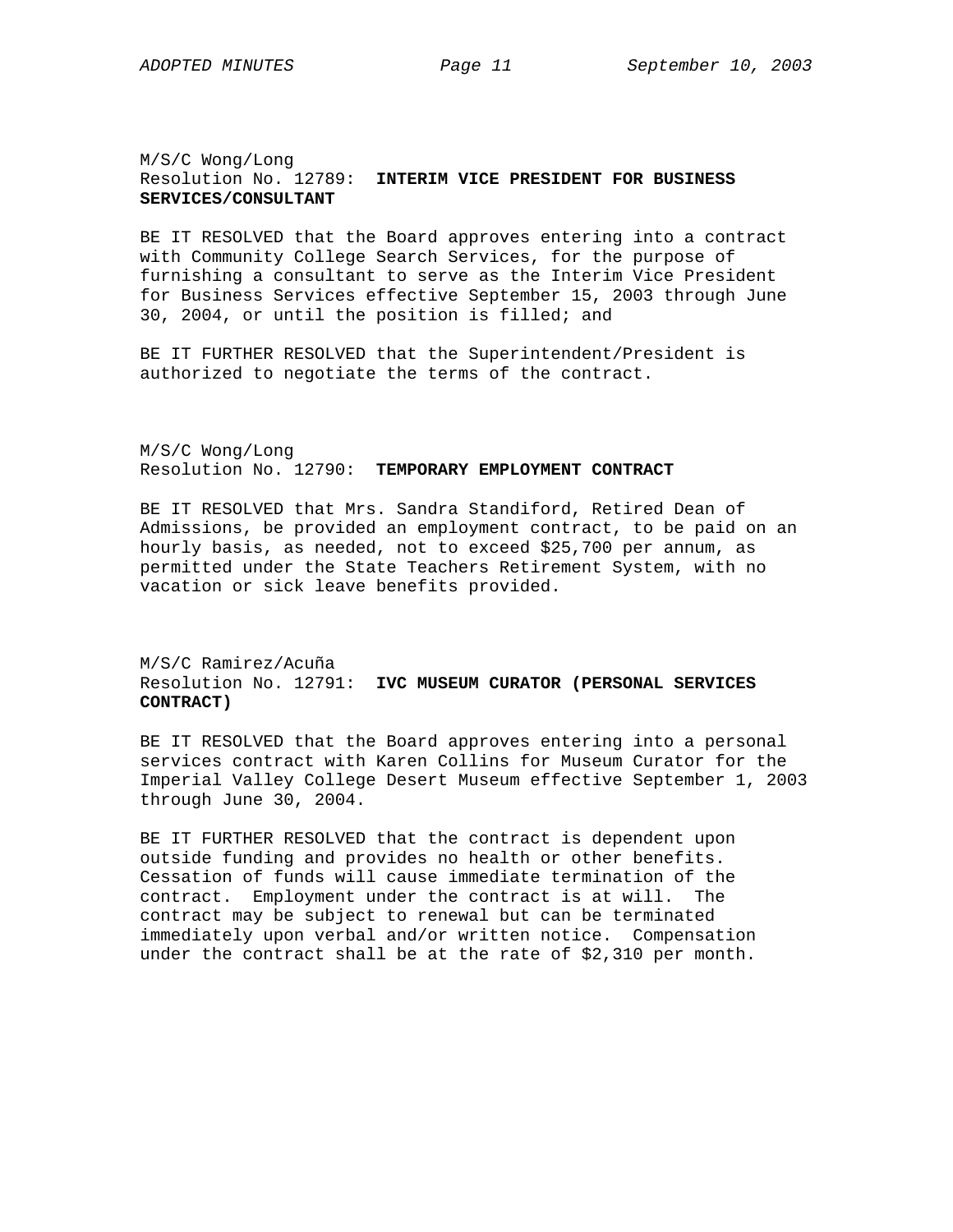M/S/C Wong/Long Resolution No. 12792: **OVERLOAD ASSIGNMENTS**

BE IT RESOLVED that the following academic personnel be paid for their overload assignments in excess of six hours per week for the Fall 2003 Semester in accordance with the rate established in Resolution No. 12564 dated October 9, 2002:

Name **Assignment** 

| Barba, Cecilia       | History                      |
|----------------------|------------------------------|
| Biley, Patti         | English                      |
| Davis, Donna         | Nursing                      |
| Deyo, Jeff           | Health/PE                    |
| Fitzsimmons, Richard | Nursing                      |
| Gehler, Nick         | Health/PE                    |
| Giauque, Gerald      | French/Spanish               |
| Gilbertson, Tom      | Art                          |
| Gretz, Suzanne       | History/Social Science       |
| Guzman, Cesar        | Special Studies-Citizenship/ |
|                      | Spanish                      |
| Hansink, Todd        | Business/Economics           |
| Harris, Diane        | English                      |
| Lopez, Jose          | Auto Tech                    |
|                      |                              |
| Luoma, Craig         | Nursing                      |
| Marcuson, Bruce      | Admin. of Justice/CSI        |
| McCormick, Mike      | English/Health/PE            |
| Mecate, Jim          | Health/PE                    |
| Meek, Al             | Nursing                      |
| Patterson, James     | Speech/Theater               |
| Pendley, Jim         | Biology                      |
| Ponce, Josefina      | English/Individual Studies   |
| Pradis, Ricardo      | Auto Tech                    |
| Rowley, Diedre       | English                      |
| Ruiz, Angelica       | <b>Business</b>              |
| Santistevan, Judy    | Business/Work Experience     |
| Scheuerell, Edward   | English                      |
| Tucker, Jill         | Health/PE                    |
| Welch, Larry         | History                      |
| Wilhelm, Richard     | Geography                    |
| Zhao, Lianna         | Physiology/Anatomy/Biology   |
| Zielinski, David     | English                      |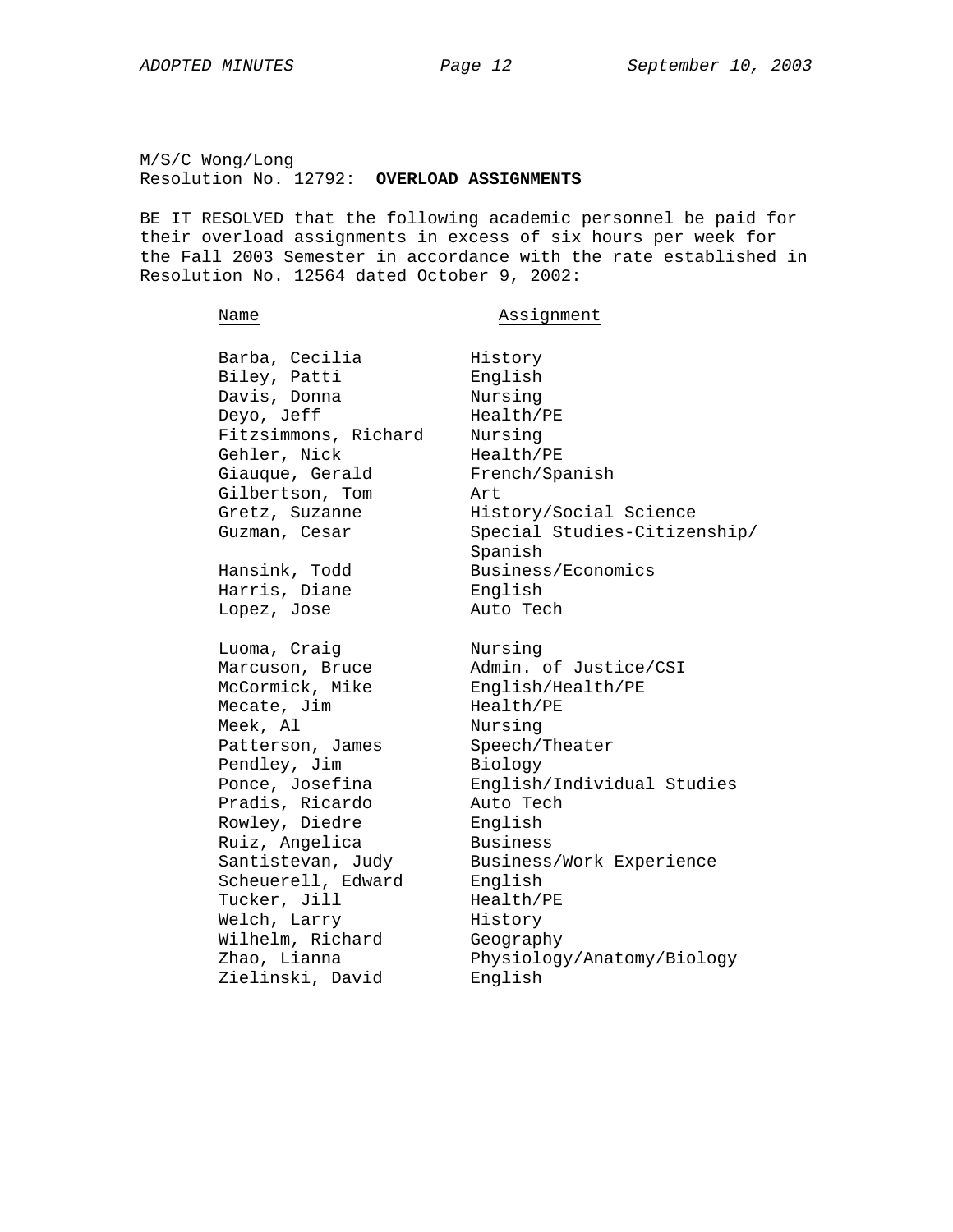M/S/C Wong/Long Resolution No. 12793: **ACADEMIC EMPLOYMENT**

BE IT RESOLVED that the following academic personnel be employed August 18, 2003 through January 13, 2003, as temporary contract personnel, contingent upon continued funding of the grant designated:

| NAME           | POSITION   | FUNDING   | ASSIGNMENT |
|----------------|------------|-----------|------------|
| Williams, Jack | Instructor | Workforce | Nursing    |

M/S/C Ramirez/Wong ABSTAIN: Medina Resolution No. 12794: **TEMPORARY ACADEMIC PERSONNEL**

BE IT RESOLVED that the following personnel be employed during the 2003-2004 academic year, as credentialed, at the hourly rate provided for in Resolution No. 12564. Employment is contingent upon verification of records, credentials, and sufficient enrollment, or whether the class is essential to a full-time instructor's load:

NAME POSSIBLE ASSIGNMENT

Investment Act

| Aguilera, Patricia     | Spanish<br><b>Business</b>   |
|------------------------|------------------------------|
| Brock, Alison          |                              |
| Chee, Fabio            | English as a Second Language |
| Cruz, Judy             | Emergency Medical Technician |
| Goldsberry, Rick       | Emergency Medical Technician |
| Nunez, Fernando        | Welding                      |
| Padilla, Jesus         | English as a Second Language |
| Smith, Lisa            | Computer Information Systems |
| Treadway, Jeanette     | English as a Second Language |
| Watte-O'Malley, Leanne | Administration of Justice    |
| Zimmerman, Ann         | Legal Assistant              |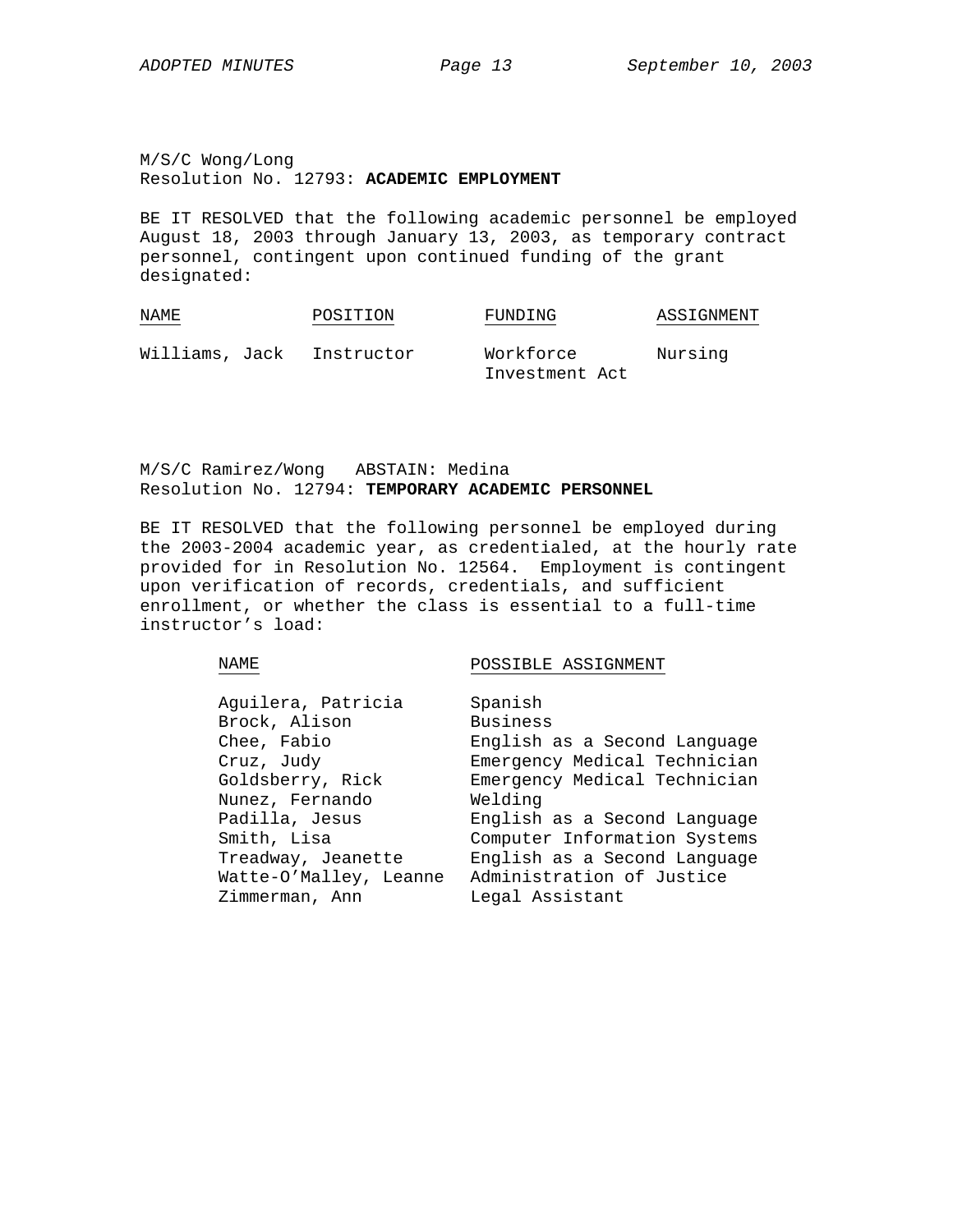M/S/C Wong/Long Resolution No. 12795: **TEMPORARY ACADEMIC PERSONNEL** 

BE IT RESOLVED that the following personnel be employed temporarily, on a part-time hourly basis, for the 2003-04 academic year, in accordance with the hourly rate provided in Resolution No. 12564. Employment is contingent upon verification of records, credentials, continued funding of the grant indicated, and approval of the program officer:

```
NAME PROJECT POSITION FUNDING
```
McFadden, Kevin Counselor Federal

M/S/C Wong/Long Resolution No. 12796: **TITLE IX COMPLIANCE OFFICER** 

BE IT RESOLVED that Lincoln Davis and Olga Artechi be appointed to serve jointly as the Title IX Compliance Officer for the District for the 2003-04 academic year.

M/S/C Wong/Long Resolution No. 12797: **STAFF DEVELOPMENT COORDINATOR**

BE IT RESOLVED that Sergio Lopez be appointed to serve as the Staff Development Coordinator for the 2003-04 academic year.

M/S/C Wong/Long Resolution No. 12798: **CLASSIFIED MANAGEMENT EMPLOYMENT**

BE IT RESOLVED that the following individual be employed as a Classified Management employee as indicated:

| NAME              | POSITION                                   | FUNDING | RANGE                | EFFECTIVE |
|-------------------|--------------------------------------------|---------|----------------------|-----------|
| Fletes,<br>Carlos | Director of District<br>Fiscal<br>Services |         | Range 10<br>$E - 14$ | 9/15/03   |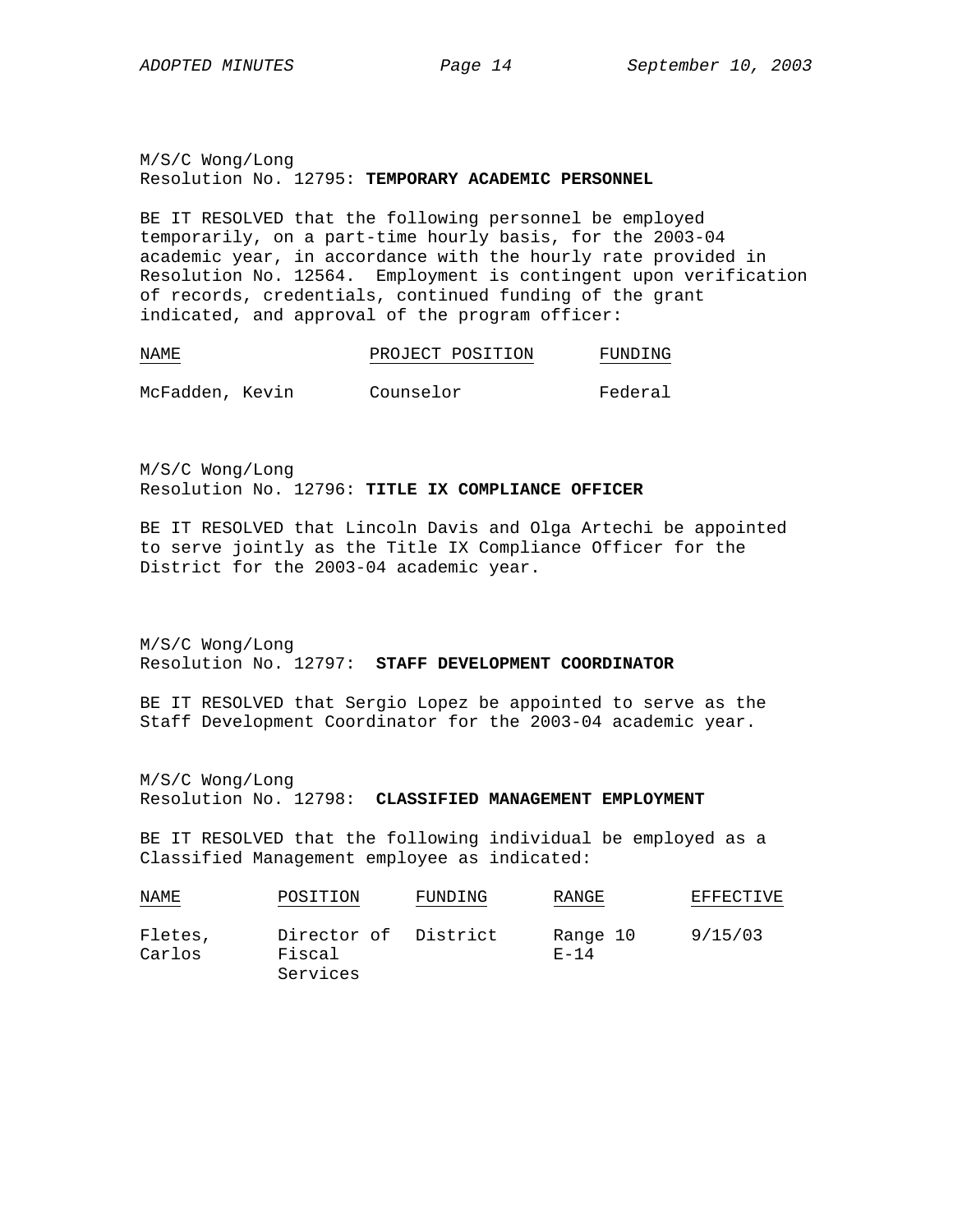M/S/C Wong/Long Resolution No. 12799: **CLASSIFIED SERVICE EMPLOYMENT** 

| NAME<br>$\frac{1}{2} \left( \frac{1}{2} \right) \left( \frac{1}{2} \right) \left( \frac{1}{2} \right) \left( \frac{1}{2} \right) \left( \frac{1}{2} \right) \left( \frac{1}{2} \right) \left( \frac{1}{2} \right) \left( \frac{1}{2} \right) \left( \frac{1}{2} \right) \left( \frac{1}{2} \right) \left( \frac{1}{2} \right) \left( \frac{1}{2} \right) \left( \frac{1}{2} \right) \left( \frac{1}{2} \right) \left( \frac{1}{2} \right) \left( \frac{1}{2} \right) \left( \frac$ | POSITION                          | DEPARTMENT          | FUNDING | RANGE    | EFFECTIVE |
|------------------------------------------------------------------------------------------------------------------------------------------------------------------------------------------------------------------------------------------------------------------------------------------------------------------------------------------------------------------------------------------------------------------------------------------------------------------------------------|-----------------------------------|---------------------|---------|----------|-----------|
| Francis<br>Marquiss                                                                                                                                                                                                                                                                                                                                                                                                                                                                | Student<br>Services<br>Technician | Admissions District |         | $26 - B$ | 9/02/03   |

M/S/C Wong/Long Resolution No. 12800: **SUBSTITUTE EMPLOYMENT**

BE IT RESOLVED that the following individuals be employed on a substitute basis, as needed:

| <b>NAME</b>         | POSITION                                                          | FUNDING  | RANGE    | <b>EFFECTIVE</b>         |
|---------------------|-------------------------------------------------------------------|----------|----------|--------------------------|
| Martinez,<br>Benito | Microcomputer Lab<br>Assistant<br>(Business Lab/<br>Info Systems) | District | 25-A     | $8/14/03$ to<br>10/18/03 |
| Martinez,<br>Candy  | Office<br>Assistant I<br>(Extended Campus)                        | District | $21 - A$ | $9/2/03$ to<br>11/2/03   |
| Supnet,<br>Cesar    | Microcomputer<br>Lab Assistant<br>(Nursing Lab)                   | State*   | $25 - A$ | 10/01/03 to<br>6/30/04   |
| Torres,<br>Veronica | Office<br>Assistant II<br>(Student Affairs)                       | District | $21 - A$ | $8/23/03$ to<br>10/30/03 |
| Verduzco,<br>Josue  | Student Services<br>Assistant<br>(Extended Campus)                | District | $23 - A$ | $9/2/03$ to<br>11/2/03   |

*\*Employment contingent upon continued funding.*